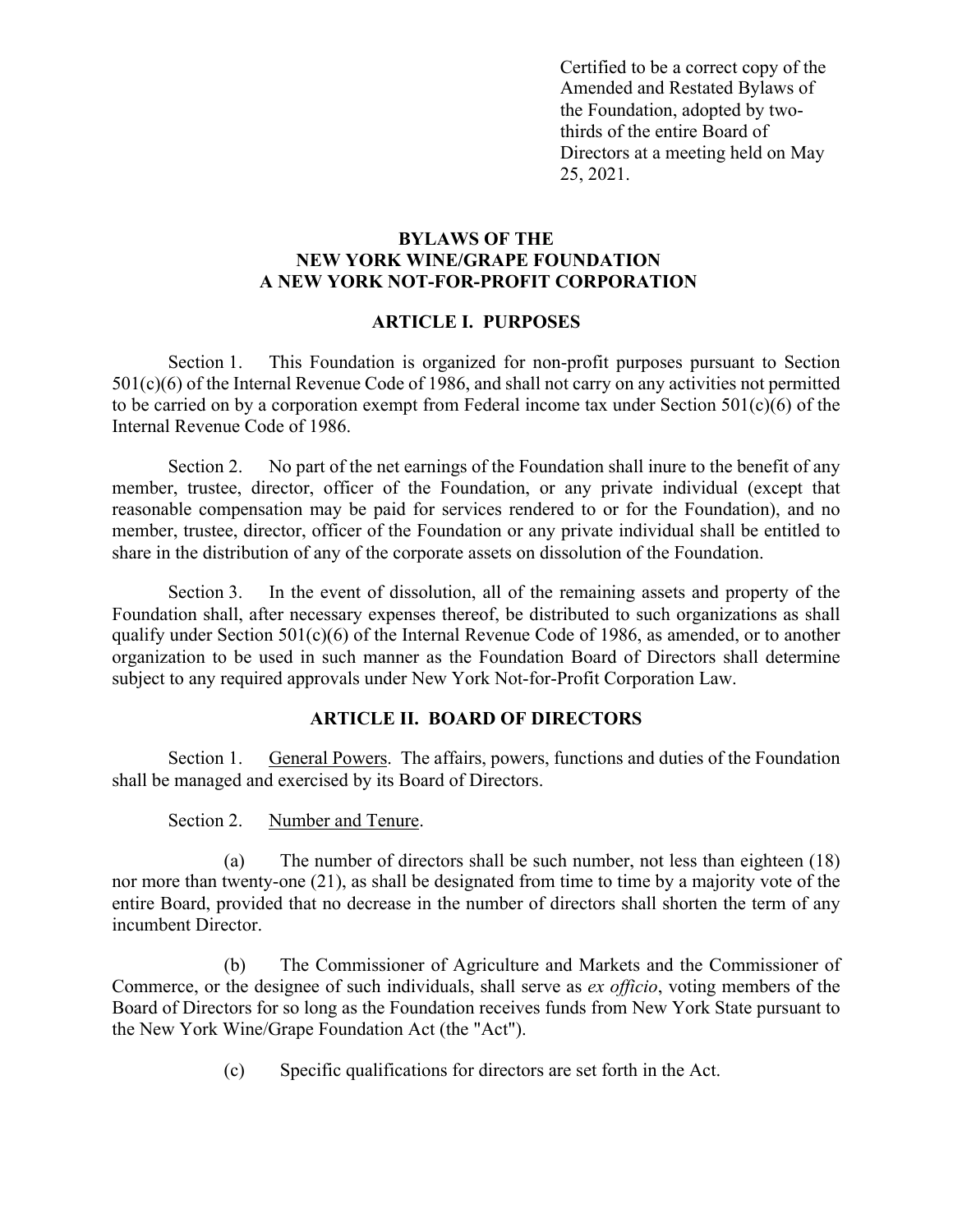(d) As used in these bylaws, "entire Board of Directors" means: (i) the number of directors set by the Board pursuant to subsection (a) above; or (ii) the actual number of directors in office as of the most recently held election of directors, provided such number is within the range set forth in subsection (a) above.<sup>1</sup>

(e) The term of office for directors shall be three (3) years. Directors shall be divided into three (3) classes of approximately the same size.  $2$  Any newly created directorships or any decrease in directorships shall be so apportioned among the classes of directors as to make all classes as nearly equal in number as possible.

(f) Directors shall serve a maximum of three  $(3)$  consecutive full three  $(3)$  year terms after which time a director must be absent from the Board of Directors for a minimum of one year before being eligible for election as a Director.

Section 3. Resignations and Removal of Directors.

(a) Any Director of the Foundation may resign at any time by giving written notice to the Chair or to the Secretary. Such resignation shall take effect at the time specified therein or, if no time be specified, then on delivery. The Board of Directors is not required to accept the resignation for the resignation to take effect.

(b) Any Director may be removed with cause by vote of a majority of the entire Board of Directors.

Section 4. Vacancies. Any vacancy occurring in the Board of Directors for any reason shall be filled by the affirmative vote of a majority of the remaining directors though less than a quorum of the Board of Directors. A director elected to fill a vacancy shall be elected to serve until the next annual meeting at which elections shall occur.

Section 5. Regular Meetings. The Board of Directors may provide by resolution the time and place for the holding of four (4) regular meetings of the Board of Directors without other notice than such resolution. In the absence of such resolution, special meetings of the Board may be called pursuant to Section 6 below.

One of the Regular Meetings shall be designated the "Annual Meeting of the Board" for the purpose of presentation of the Annual Report required by New York Not-for-Profit Corporation Law ("N-PCL") Section 519 ("N-PCL Annual Report"), and the transaction of such other business as may come before the Board. The Board of Directors shall present the N-PCL Annual Report at the Annual Meeting of the Board (i) certified by a firm of independent public accountants selected by the Board; or (ii) verified by the Chair and Treasurer, or by a majority of the directors. The N-PCL Annual Report shall include the following information:

<sup>&</sup>lt;sup>1</sup> Updated definition of "entire Board" pursuant to N-PCL Sections  $102(a)(6-a)$  and 701.

<sup>&</sup>lt;sup>2</sup> New York law requires that if director terms are staggered, directors must be divided into the same number of classes as the term (i.e., 3 year terms – 3 classes) and that each class must be approximately the same size. Maximum term for a director under law is five (5) years.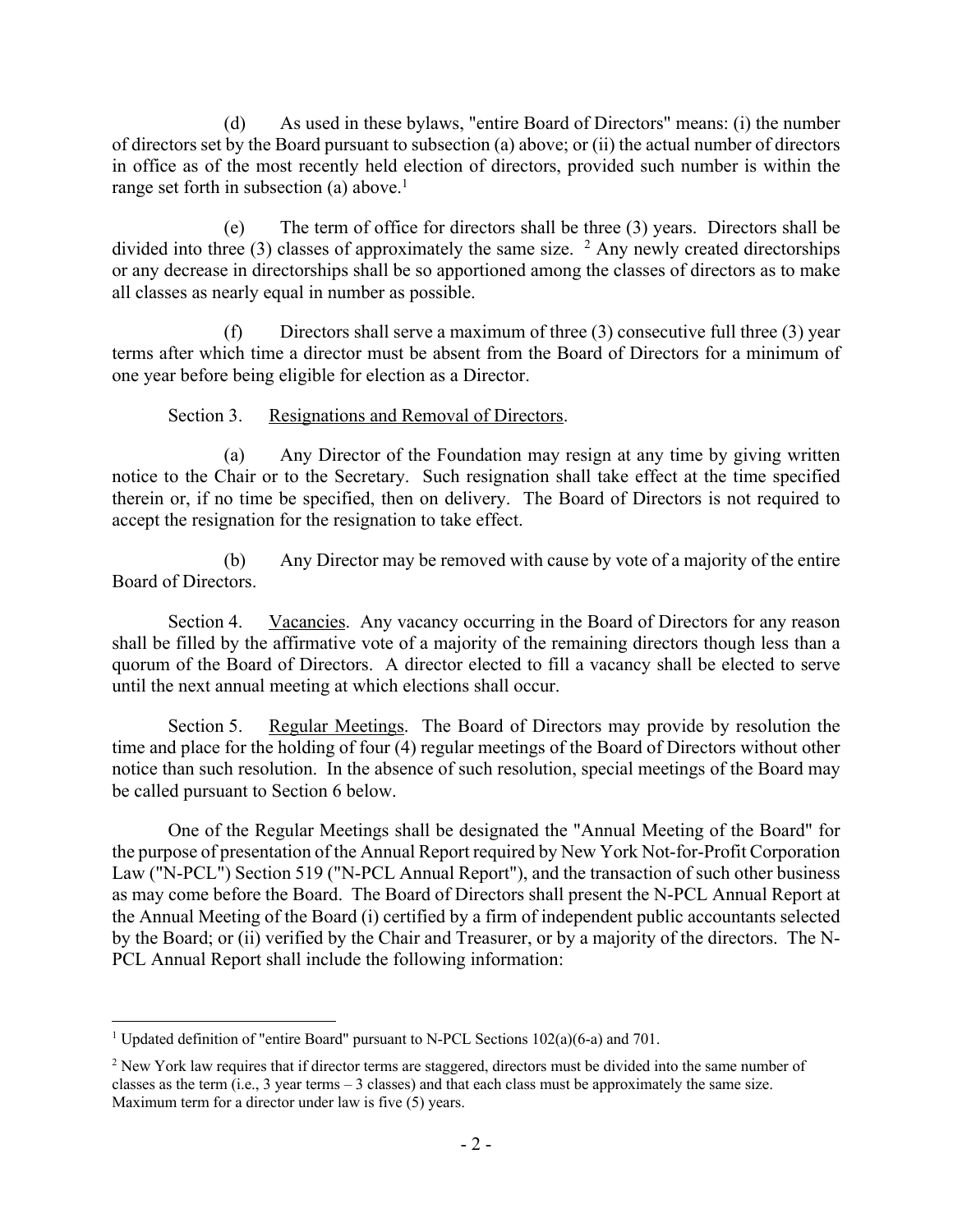- (a) the assets and liabilities, including the trust funds, of the Foundation;
- (b) the principal changes in assets and liabilities, including trust funds;

(c) the revenue or receipts of the Foundation, both unrestricted and restricted to particular purposes; and

(d) the expenses or disbursements of the Foundation for both general and restricted purposes.

The N-PCL Annual Report needs to provide the above information as of the end of the twelvemonth fiscal period terminating not more than six months prior to the meeting at which the Annual Report is presented. The N-PCL Annual Report shall be filed with the records of the Foundation and a copy included in the minutes of the Annual Meeting of the Board.3

Section 6. Special Meetings.

(a) Special meetings of the Board of Directors may be called by or at the request of the Chair, or in the Chair's absence the Vice Chair, or on petition of any three (3) directors.

(b) Notice of any special meeting of the Board of Directors shall be given at least five (5) days previously thereto by written notice delivered personally or sent by mail, email or fax to each director at the preferred address provided to the Foundation. The business to be transacted at the special meeting must be specified in the notice. If mailed, such notice shall be deemed to be delivered when posted in the United States mail in a sealed envelope so addressed, with postage thereon prepaid and an additional three days shall be added to the notice period unless it has been sent by overnight courier. If notice be given by email or fax, such notice shall be deemed to be delivered when confirmation of delivery is received.

(c) If notice is sent by fax or email, notice is given when directed to the individual's fax number or email address provided by the individual to the Foundation; provided, that notice shall not be deemed delivered if: (a) the Foundation is unable to deliver two (2) consecutive notices to the individual by email or fax; or (b) the Foundation otherwise becomes aware that notice cannot be delivered to the individual by email or fax.

(d) Notice of a meeting need not be given to any Notice of a meeting need not be given to any Director: (a) who submits a signed waiver of notice either before or after the meeting; or (b) who attends the meeting without protesting the lack of notice prior to or at the start of the meeting. Waivers may be provided: (i) in a writing signed by the Director either in hard copy or by affixing a signature by any reasonable means (e.g., fax signature); or (ii) by e-mail that includes information from which the recipient can reasonably determine that the transmission was authorized by the individual submitting the waiver.<sup>4</sup>

<sup>&</sup>lt;sup>3</sup> Added annual report language pursuant to N-PCL Section 519.

<sup>&</sup>lt;sup>4</sup>Added waiver language pursuant to N-PCL Section 711(c).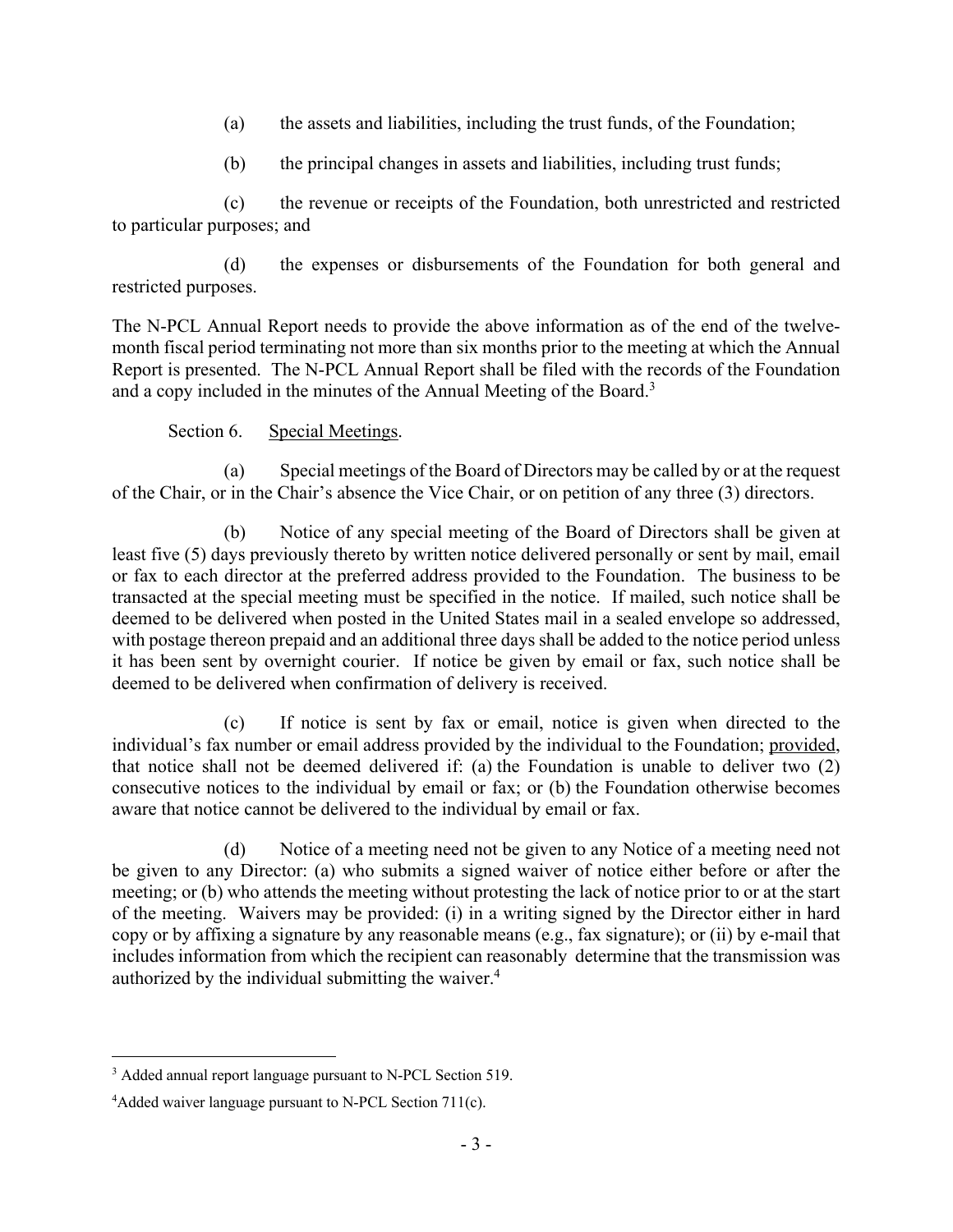Section 7. Place of Meeting. The Board of Directors may designate any place, either within or without the State of New York, as the place of any meeting. If no designation is made the place of meeting shall be the principal office of the Foundation in the State of New York; but if all of the members of the board shall meet at any time and place, either within or without the State of New York, and consent to the holding of a meeting, such meeting shall be valid without call or notice, and at such meeting any corporate action may be taken.

Section 8. Quorum. A majority of the directors then in office shall constitute a quorum for the transaction of business at any meeting of the Board; but if less than a majority of the directors are present at said meeting, a majority of directors present may adjourn the meeting from time to time without further notice.

Section 9. Voting by the Board of Directors.

(a) Each Director shall have one vote. Directors shall not vote by proxy.<sup>5</sup>

(b) The vote of a majority of the directors present at a meeting at which a quorum is present shall be the act of the Board of Directors, except as otherwise required by law or these bylaws.

(c) The following actions require approval by two-thirds vote of the **entire**  Board of Directors:6

- (i) the purchase of real property that will constitute all or substantially all of the assets of the Foundation once purchased;
- (ii) the sale, lease, mortgage, exchange or other disposition of all or substantially all of the Foundation's assets (including real property).<sup>7</sup>

Any purchase, sale, mortgage, lease, exchange or other transfer of real property that does not constitute all or substantially all of the Foundation's assets may be approved by a committee of the Board. Such committee shall promptly report any actions it takes to the Board no later than the next regular meeting of the Board.<sup>8</sup>

The amending of the minimum or maximum number of directors as set forth in Article III, Section 2(a) of these bylaws requires approval by majority vote of the **entire** Board of Directors.

Section 10. Informal Action by Board Members. Any action required by law to be taken at a meeting of the board, or any action that may be taken at a meeting of the board, may be taken without a meeting if a consent in writing, setting forth the action to be taken, shall be signed by all

<sup>&</sup>lt;sup>5</sup> Director voting by proxy is not allowed under New York law.

<sup>&</sup>lt;sup>6</sup> Vote of majority of entire Board required if there are 21 or more directors.

<sup>7</sup> Added increased voting requirements pursuant to N-PCL Sections 509 and 510.

<sup>&</sup>lt;sup>8</sup> Added language regarding increased voting requirements of the Board pursuant to N-PCL Section 509.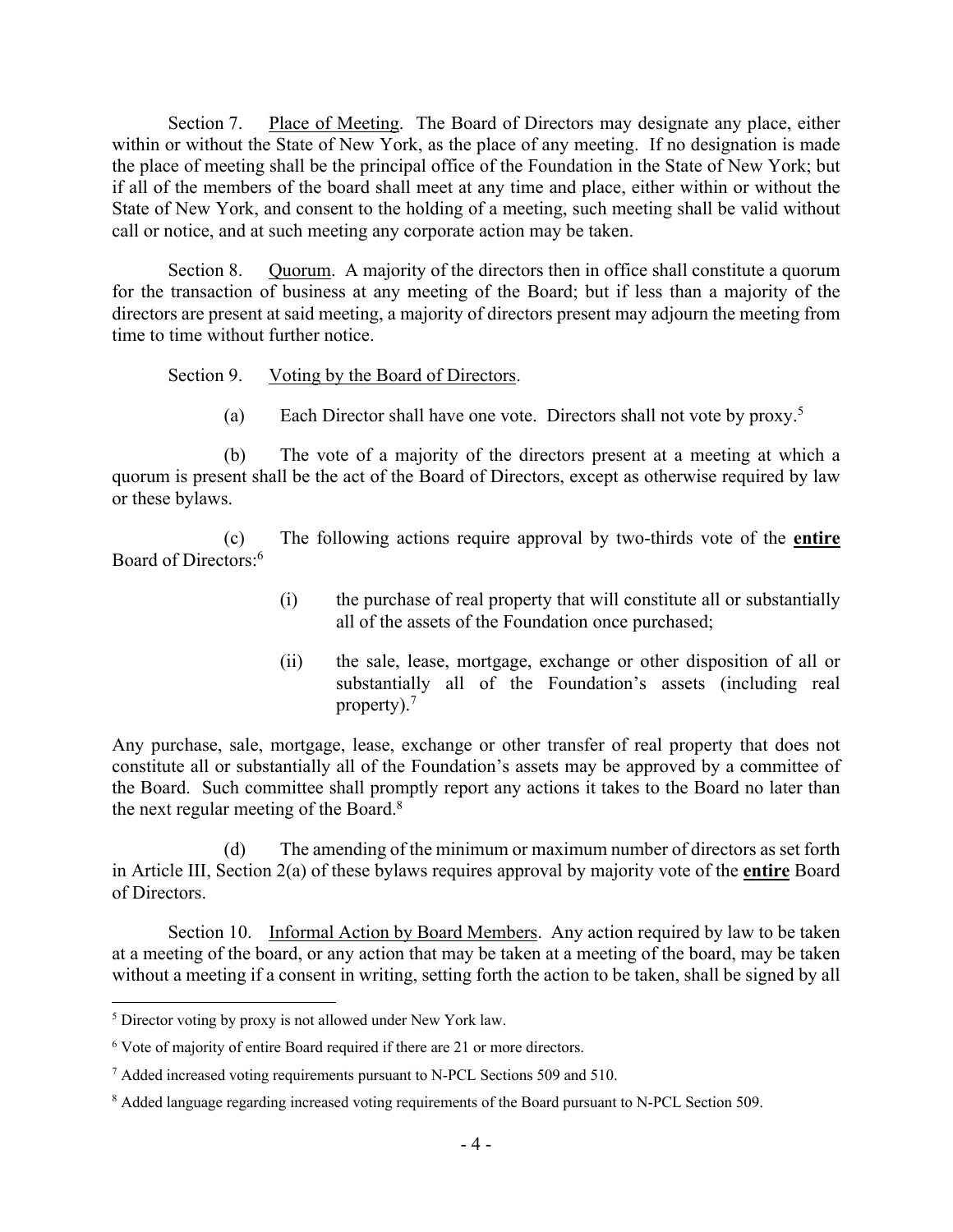directors. Consents may be provided: (i) in a writing signed by the director either in hard copy or by affixing a signature by any reasonable means (e.g., fax signature); or (ii) by email that includes information from which the recipient can reasonably determine that the transmission was authorized by the director.<sup>9</sup> The adopted resolution and written consents by the directors shall be filed with minutes of proceedings of the Board.

Section 11. Meeting by Conference Call or Video Call. Any or all directors or any committee members may participate in a meeting by means of a telephone conference, electronic video screen communication or similar communications equipment. Participation may be for the entire meeting or only a specific vote; provided the participating director or committee member must be present for discussion of the matter being voted on before casting a vote. Participation by such means shall constitute presence in person at a meeting provided that all persons participating in the meeting can hear each other at the same time and each individual may participate in all matters before the Board or committee, including, but not limited to, proposing, objecting to and voting upon a specific action taken at the meeting.10

Section 12. Compensation. Directors as such shall not receive any stated salaries for their services provided as directors of the Corporation. Directors shall be reimbursed for actual expenses reasonably incurred in the performance of their duties upon approval of the Board.

#### **ARTICLE III. OFFICERS**

Section 1. Officers. The officers of the Foundation shall be a Chair, a Vice Chair, a Secretary, a Treasurer, and such other officers as may be elected in accordance with the provisions of this Article. The Board of Directors may elect or appoint such other officers as it shall deem desirable, such officers to have the authority and perform the duties prescribed, from time to time, by the Board of Directors. Any two or more offices may be held by the same person, except the offices of Chair and Secretary. The Chair and the Vice Chair shall be elected from among the directors.

Section 2. Election and Term of Office. The officers of the Foundation shall be elected annually by the Board of Directors at the annual meeting of the Board. If the election of officers shall not be held at such meeting, such election shall be held as soon thereafter as conveniently possible. New offices may be created and filled at any meeting of the Board. Each officer shall hold office until a successor shall have been duly elected. The Chair shall serve a maximum of three (3) consecutive years after which time an individual must be absent from such officer position for a minimum of one year before being eligible for election to same officer position.

Section 3. Removal. Any officer elected or appointed by the Board may be removed by the Board of Directors whenever in its judgment the best interests of the Foundation would be

 $9$  Added language regarding use of electronic signatures pursuant to N-PCL Section 708(b).

 $10$  Updated language to reflect current statutory provisions pursuant to N-PCL Section 708(c).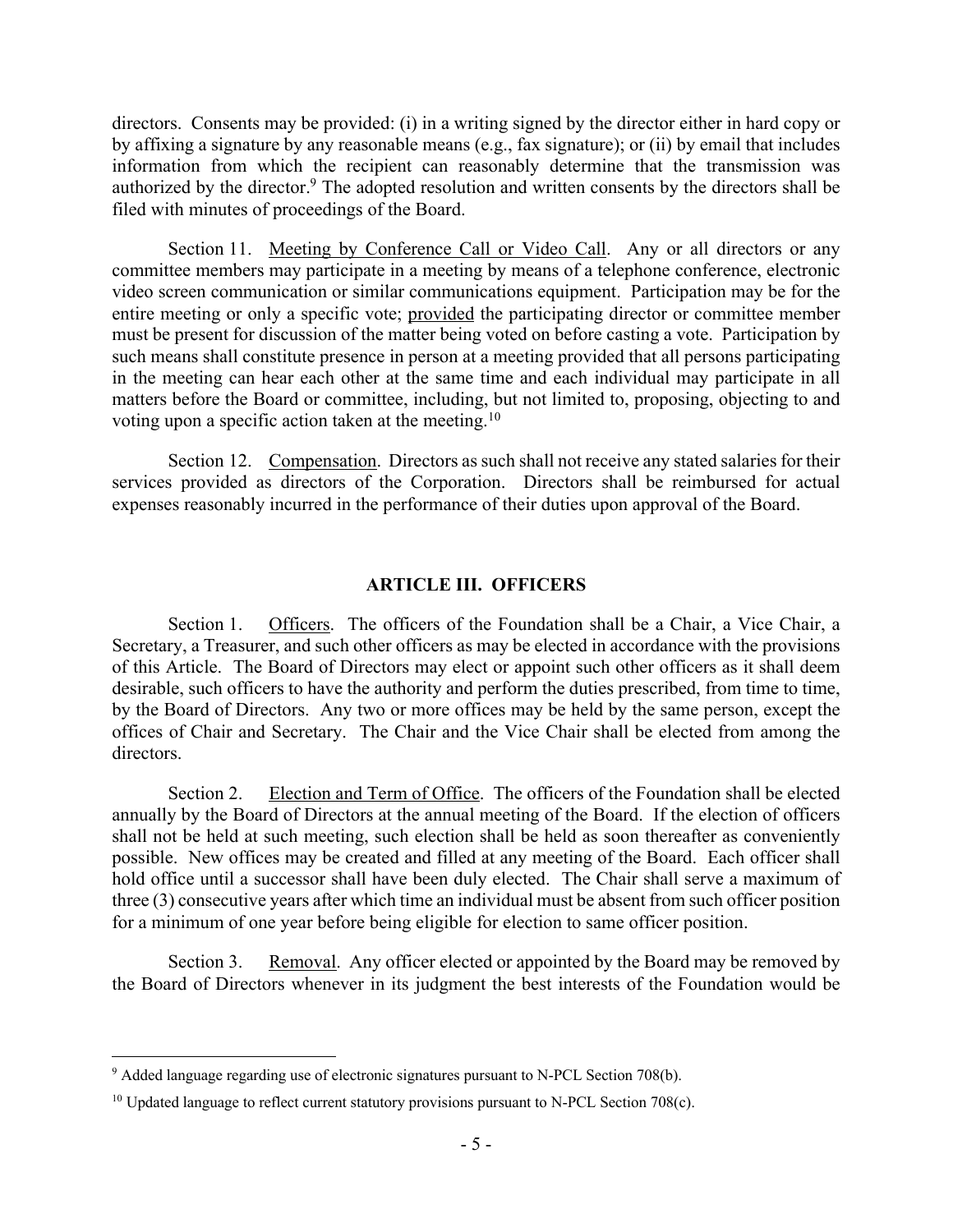served thereby, but such removal shall be without prejudice to the contract rights, if any, of the officer so removed.

Section 4. Vacancies. A vacancy in any office for any reason may be filled by the Board for the unexpired portion of the term.

Section 5. Compensation. The fixing of salaries of officers shall require the affirmative vote of a majority of the entire Board.

Section 6. Chair. The Chair shall preside at all meetings of the Board of Directors at which the Chair is present. The Chair shall also perform such other duties as may be assigned from time to time by the Board.

Section 7. Vice Chair. In the absence of the Chair or in event of the Chair's inability to act, the Vice Chair shall perform the duties of the Chair and when so acting, shall have all the powers of and be subject to all the restrictions on the Chair. The Vice Chair shall perform such other duties as from time to time may be assigned by the Chair or by the Board.

Section 8. Treasurer. If required by the Board the Treasurer shall give a bond for the faithful discharge of the Treasurer's duties in such sum and with such surety or sureties as the Board shall determine. The Treasurer shall have charge and custody of and be responsible for all funds and securities of the Foundation; receive and give receipts for moneys due and payable to the Foundation from any source whatsoever, and deposit all such moneys in the name of the Foundation in such banks, trust companies, or other depositories as shall be selected by the Board; and, in general, perform all the duties incident to the office of Treasurer and such other duties as from time to time may be assigned by the Chair or by the Board.

Section 9. Secretary. The Secretary shall act as secretary of all meetings of the Board of Directors and members and shall maintain the minutes of all such meetings with the records of the Foundation; see that all notices are duly given in accordance with the provisions of these bylaws or as required by law; be custodian of the corporate records; keep a current list of the Foundation's directors and officers together with preferred form of notice and contact; and in general perform all duties incident to the office of Secretary and such other duties as from time to time may be assigned by the Chair or by the Board.

# **ARTICLE IV. EXECUTIVE DIRECTOR**

The Executive Director shall act as the chief executive officer of the Foundation and shall supervise generally the operation and management of the affairs of the Foundation subject only to the supervision of the Board. The Executive Director shall in general perform all duties incident to the position of Executive Director and such other duties as may be assigned by the Board of Directors. The Executive Director shall see that the policies, decisions and guidelines of the Board of Directors are implemented. The Executive Director shall serve at the pleasure of the Board of Directors, subject to any contractual rights the Executive Director may have under any written agreement entered into with the Foundation.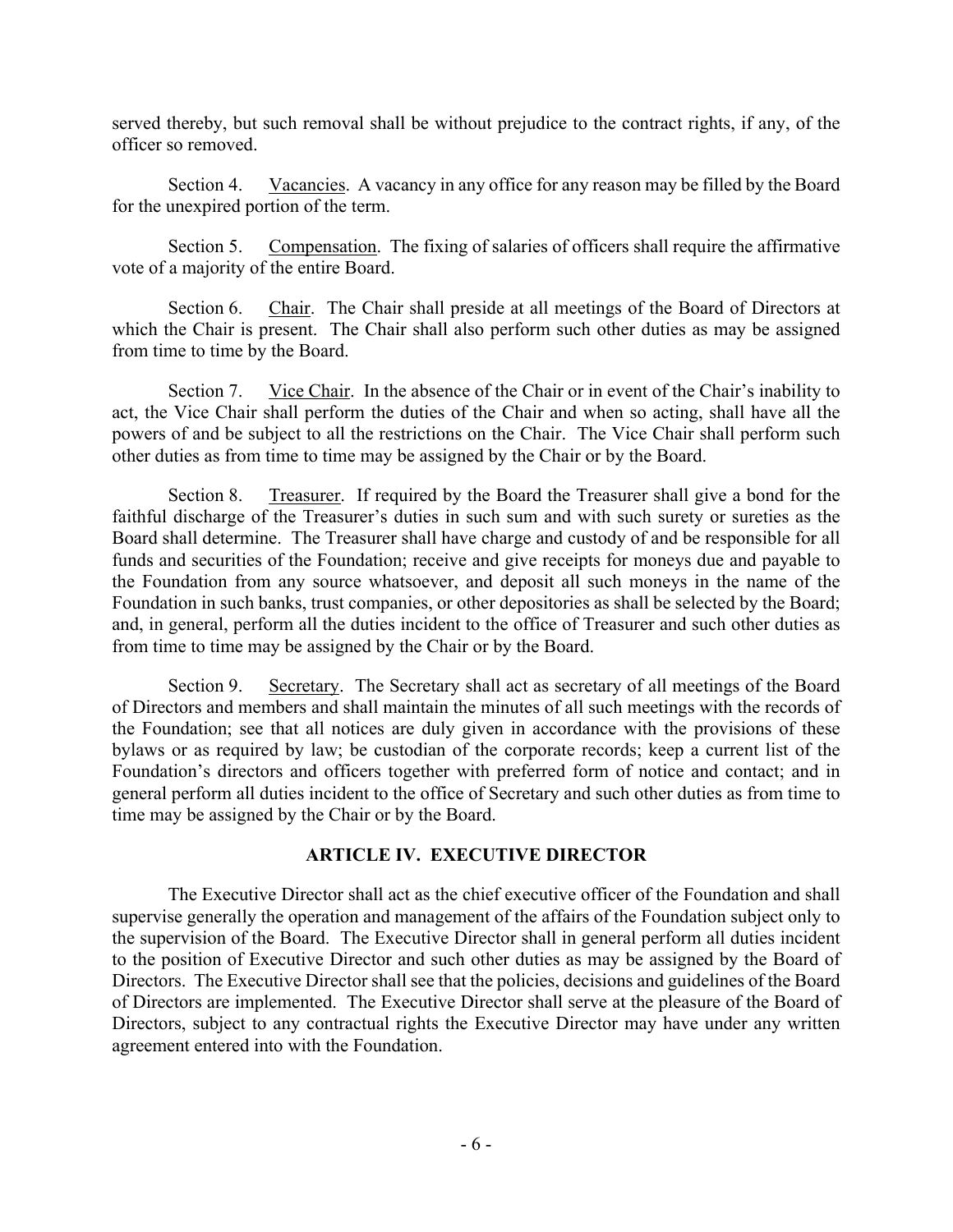### **ARTICLE V. COMMITTEES11**

Section 1. Committees of the Board. The Board of Directors, by resolution adopted by a majority of the entire Board, may establish and appoint members of committees of the Board consistent of three (3) or more directors. Committees of the Board shall have such authority as the Board by resolution shall provide, except that no committee shall have authority as to the following matters:<sup>12</sup>

- (a) The hiring or firing of the Executive Director.
- (b) Entering into major contract or commence a lawsuit.
- (c) Approving or amending the annual budget of the Foundation.
- (d) Adopting or eliminating major programs.
- (e) Modifying or rescinding any Board approved policy.
- (f) The filling of vacancies in the Board or in any committee.

(g) The fixing of compensation of the directors for serving on the Board or on any committee.

(h) The amendment or repeal of the bylaws, or the adoption of new bylaws.

(i) The amendment or repeal of any resolution of the Board which by its terms, shall not be so amendable or repealable.

- (j) The election or removal of officers and directors.
- (k) The approval of a merger or plan of dissolution.

(l) The approval of the sale, lease, exchange or other disposition of all or substantially all of the Foundation's assets.

(m) The purchase of real property that will constitute all or substantially all of the assets of the Foundation once purchased.

(n) The approval of amendments to the Foundation's Certificate of Incorporation.

Section 2. Executive Committee. The Executive Committee shall be comprised of the Chair, the Vice Chair, the Treasurer, the Secretary and the Immediate Past Board Chair.13 of at

<sup>&</sup>lt;sup>11</sup> Updated article to reflect current committee requirements under the N-PCL.

 $12$  Limitation listed are all statutory. Other limitations may be added in the discretion of the Board either in these bylaws or in the committee charter adopted when a committee is established.

<sup>&</sup>lt;sup>13</sup> Immediate Past Chair can only serve is the individual is still a director.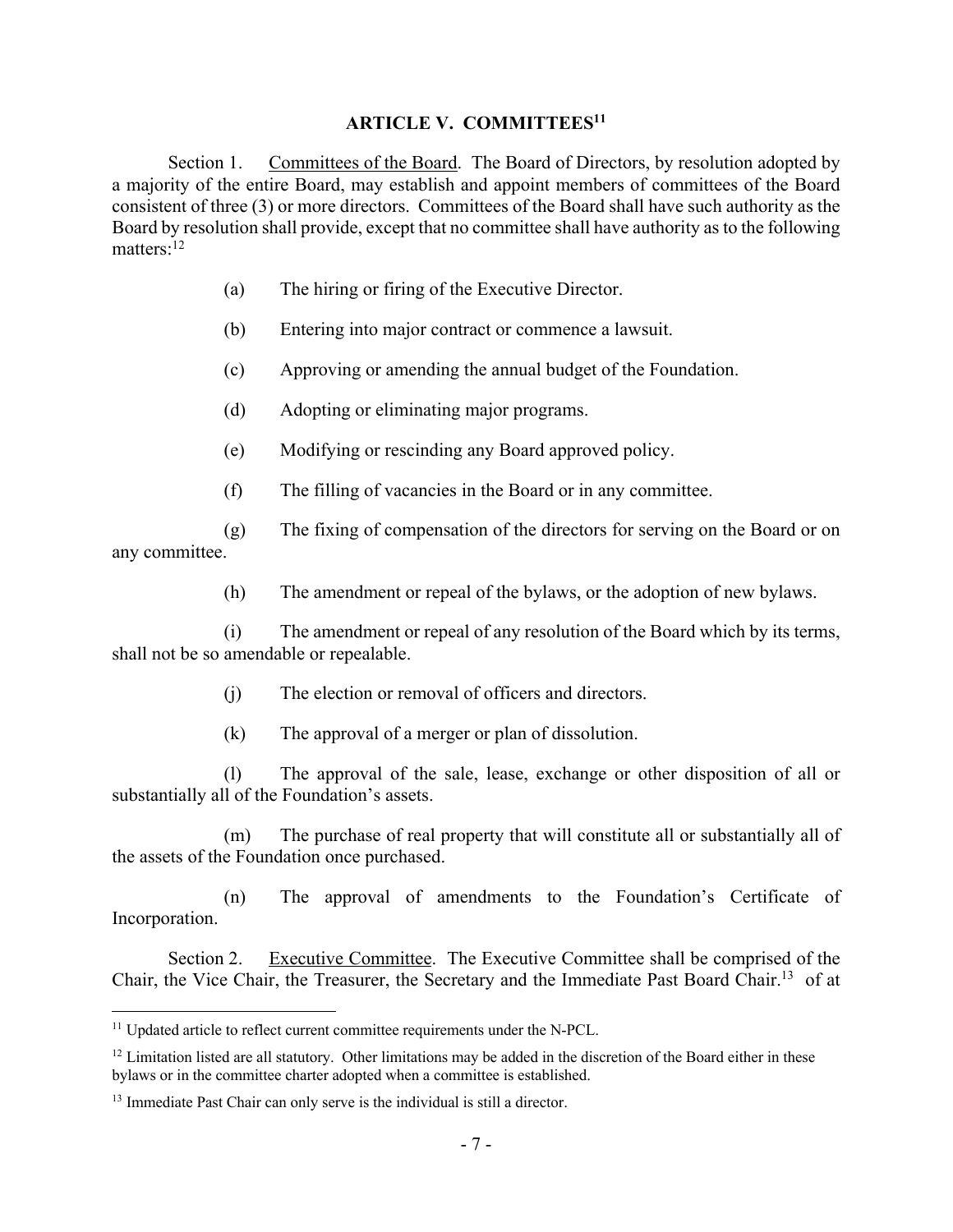least three (3) directors and shall have and exercise all the authority of the Board except as limited in Section 1 of this Article. The designation of an Executive Committee and the delegation thereto of authority shall not, however, operate to relieve the Board or any individual director of any responsibility imposed by law. Committee members shall be elected at the annual meeting of the Board and shall serve until the next annual meeting of the Board.

Section 3. Committees of the Foundation. The Board of Directors may establish and appoint members of committees of the Foundation. The resolution authorizing any such committee shall set forth its duties and who may be eligible to serve. Such committees shall not be a committee of the Board and shall not exercise any of the powers of the Board or have the authority to bind the Board.

Section 4. Meetings. Notice of committee meetings shall be provided in the same manner as meetings of the Board of Directors. Meetings of committees shall be held at such time and place as may be fixed by the chair of the committee or by vote of a majority of all the members of the committee.

Section 5. Quorum and Manner of Acting. Unless otherwise provided by resolution of the Board of Directors: (a) a majority of all of the members of a committee shall constitute a quorum for the transaction of business; and (b) the majority vote of committee members present at a meeting at which a quorum is present shall constitute action by a committee. The procedures and manner of acting of all committees shall be subject at all times to the directions of the Board of Directors.

Section 6. Tenure of Members of Committees of the Board. Each committee and every committee member shall serve at the pleasure of the Board.

# **ARTICLE VI. CONTRACTS, CHECKS, DEPOSITS AND FUNDS**

Section 1. Contracts. The Board of Directors may authorize any officer or officers, agent or agents of the Foundation, in addition to the officers so authorized by these bylaws, to enter into any contract or execute and deliver any instrument in the name of and on behalf of the Foundation, and such authority may be general or confined to specific instances.

Section 2. Checks, Drafts or Orders for Payment. All checks, drafts, or orders for the payment of money, notes, or other evidences of indebtedness issued in the name of the Foundation shall be signed by such officer or officers, agent or agents of the Foundation and in such manner as shall from time to time be determined by resolution of the board. In the absence of such determination by the Board, such instruments shall be signed by the Treasurer and countersigned by the Chair or Vice Chair of the Foundation.

Section 3. Deposits. All funds of the Foundation shall be deposited from time to time to the credit of the Foundation in such banks, trust companies, or other depositories as the Board may select.

Section 4. Gifts. The board may accept on behalf of the Foundation any contribution, gift, bequest, or devise for the general purposes, or for any special purpose, of the Foundation.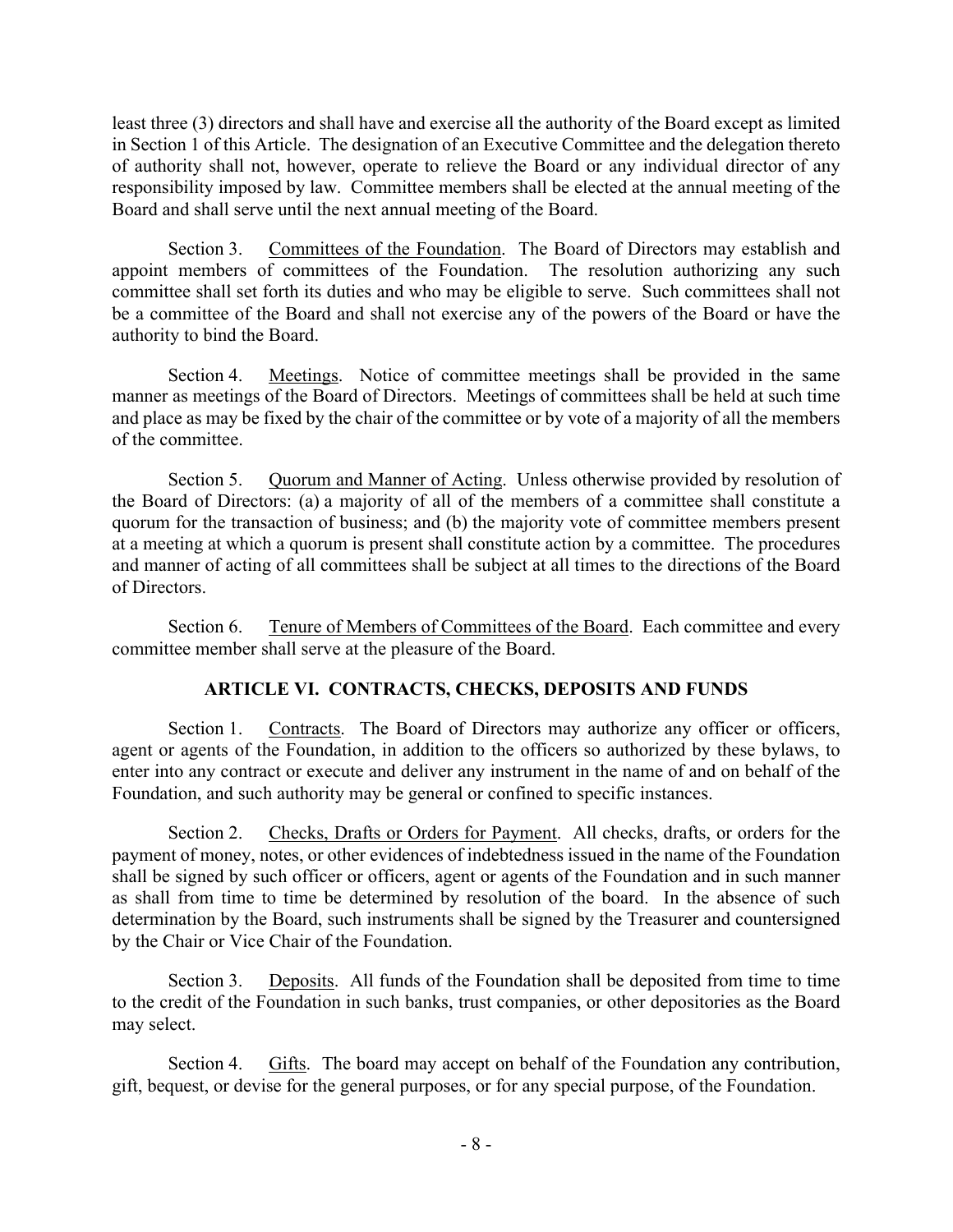### **ARTICLE VII. INDEMNIFICATION AND INSURANCE14**

Section 1. Authorized Indemnification. Unless clearly prohibited by law or Section 2 of this Article, the Foundation shall indemnify any person ("Indemnified Person") made, or threatened to be made, a party in any action or proceeding, whether civil, criminal, administrative, investigative or otherwise, including any action by or in the right of the Foundation, by reason of the fact that such Indemnified Person (or such individual's testator or intestate), whether before or after adoption of this Section, (a) is or was a Director or officer of the Foundation, or (b) in addition is serving or served, in any capacity, at the request of the Foundation, as a Director or officer of any other Corporation, or any partnership, joint venture, trust, employee benefit plan or other enterprise. The indemnification shall be against all judgments, fines, penalties, amounts paid in settlement (provided the Foundation shall have consented to such settlement) and reasonable expenses, including attorneys' fees and costs of investigation, incurred by an Indemnified Person with respect to any such threatened or actual action or proceeding, and any appeal thereof.

Section 2. Prohibited Indemnification. The Foundation shall not indemnify any person if a judgment or other final adjudication adverse to the Indemnified Person (or to the person whose actions are the basis for the action or proceeding) establishes, or the Board of Directors in good faith determines, that such person's acts were committed in bad faith or were the result of active and deliberate dishonesty and were material to the cause of action so adjudicated or that the Indemnified Person personally gained in fact a financial profit or other advantage to which the Indemnified Person was not legally entitled.

Section 3. Advancement of Expenses. The Foundation shall, on request of any Indemnified Person who is or may be entitled to be indemnified by the Foundation, pay or promptly reimburse the Indemnified Person's reasonably incurred expenses in connection with a threatened or actual action or proceeding prior to its final disposition. However, no such advancement of expenses shall be made unless the Indemnified Person makes a binding, written commitment to repay the Foundation, with interest, for any amount advanced for which it is ultimately determined that the Indemnified Person is not entitled to be indemnified under the law or Section 2 of this Article. An Indemnified Person shall cooperate in good faith with any request by the Foundation that common legal counsel be used by the parties to such action or proceeding who are similarly situated unless it would be inappropriate to do so because of actual or potential conflicts between the interests of the parties.

Section 4. Proceedings Initiated by Indemnified Person. Notwithstanding any other provision in this Article, the Foundation shall not indemnify or advance expenses to an Indemnified Person for any liability or costs incurred in a proceeding or claim initiated or brought voluntarily by an Indemnified Person and not by way of defense (such as by counterclaim, crossclaim or third-party claim) or participated in as an intervenor or amicus curiae by the person seeking indemnification, unless such indemnification or advancement of expenses is found to be appropriate and is approved by two-thirds (2/3) vote of the entire Board of Directors.

Section 5. Indemnification of Others. Unless clearly prohibited by law or Section 2 of this Article, the Board of Directors may approve Corporation indemnification as set forth in

<sup>&</sup>lt;sup>14</sup> Added new article to reflect current statutory and best practices requirements for indemnification.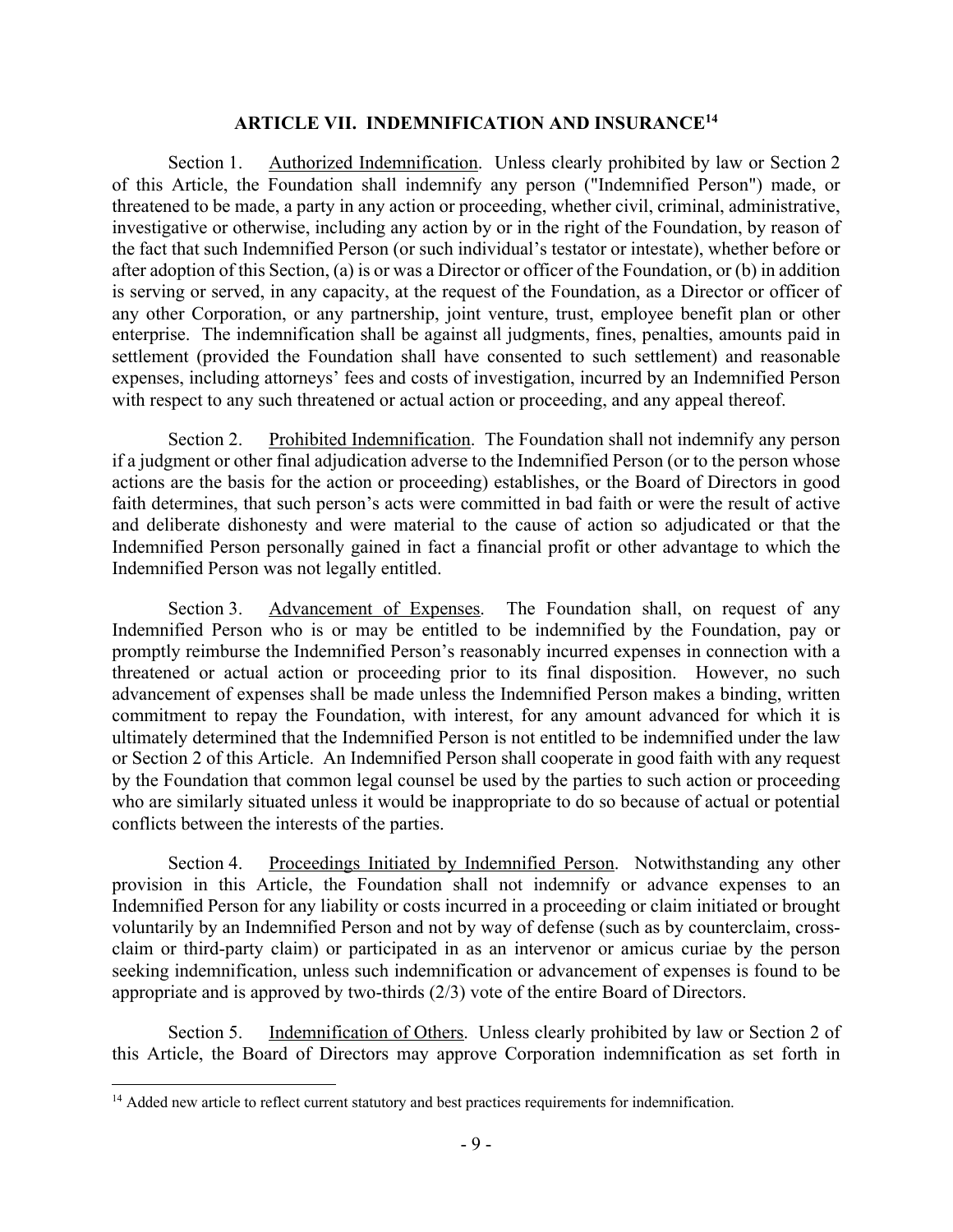Section 1 of this Article or advancement of expenses as set forth in Section 3 of this Article, to a person (or the testator or intestate of a person) who is or was employed by the Foundation or who is or was a volunteer for the Foundation, and who is made, or threatened to be made, a party in any action or proceeding, by reason of the fact of such employment or volunteer activity, including actions undertaken in connection with service at the request of the Foundation in any capacity for any other Corporation, partnership, joint venture, trust, employee benefit plan or other enterprise.

Section 6. Determination of Indemnification. Indemnification mandated by a final order of a court of competent jurisdiction will be paid. After termination or disposition of any actual or threatened action or proceeding against an Indemnified Person, if indemnification has not been ordered by a court the Board of Directors shall, upon written request by the Indemnified Person, determine whether and to what extent indemnification is permitted pursuant to these bylaws. Before indemnification can occur the Board of Directors must explicitly find that such indemnification will not violate the provisions of Section 2 of this Article. No Director with a personal interest in the outcome, or who is a party to such actual or threatened action or proceeding concerning which indemnification is sought, shall participate in this determination. If a quorum of disinterested directors is not obtainable, the Board of Directors shall act only after receiving the opinion in writing of independent legal counsel that indemnification is proper in the circumstances under then applicable law and these bylaws.

Section 7. Binding Effect. Any person entitled to indemnification under these bylaws has a legally enforceable right to indemnification which cannot be abridged by amendment of these bylaws with respect to any event, action or omission occurring prior to the date of such amendment.

Section 8. Insurance. The Foundation may purchase directors' and officers' liability insurance if authorized and approved by the Board of Directors. To the extent permitted by law, such insurance may insure the Foundation for any obligation it incurs as a result of this Article or operation of law and it may insure directly the directors, officers, employees or volunteers of the Foundation for liabilities against which they are not entitled to indemnification under this Article as well as for liabilities against which they are entitled or permitted to be indemnified by the Foundation.

Section 9. Nonexclusive Rights. The provisions of this Article shall not limit or exclude any other rights to which any person may be entitled under law or contract. The Board of Directors is authorized to enter into agreements on behalf of the Foundation with any Director, officer, employee or volunteer providing them rights to indemnification or advancement of expenses in connection with potential indemnification in addition to the provisions therefore in this Article, subject in all cases to the limitations of Section 2 of this Article.

### **ARTICLE VIII. MEMBERS**

The Board of Directors shall have the power to establish categories of membership in the Foundation and to fix the membership benefits and annual dues for each such category of membership. The Board of Directors shall have the power to solicit for membership businesses and individuals with an interest in the wine, grape and grape products industries, including but not limited to grape growers, grape juice processors, wineries, wine wholesalers, retailers, restaurants, associated businesses, consumers, and such other categories of membership as the Board in its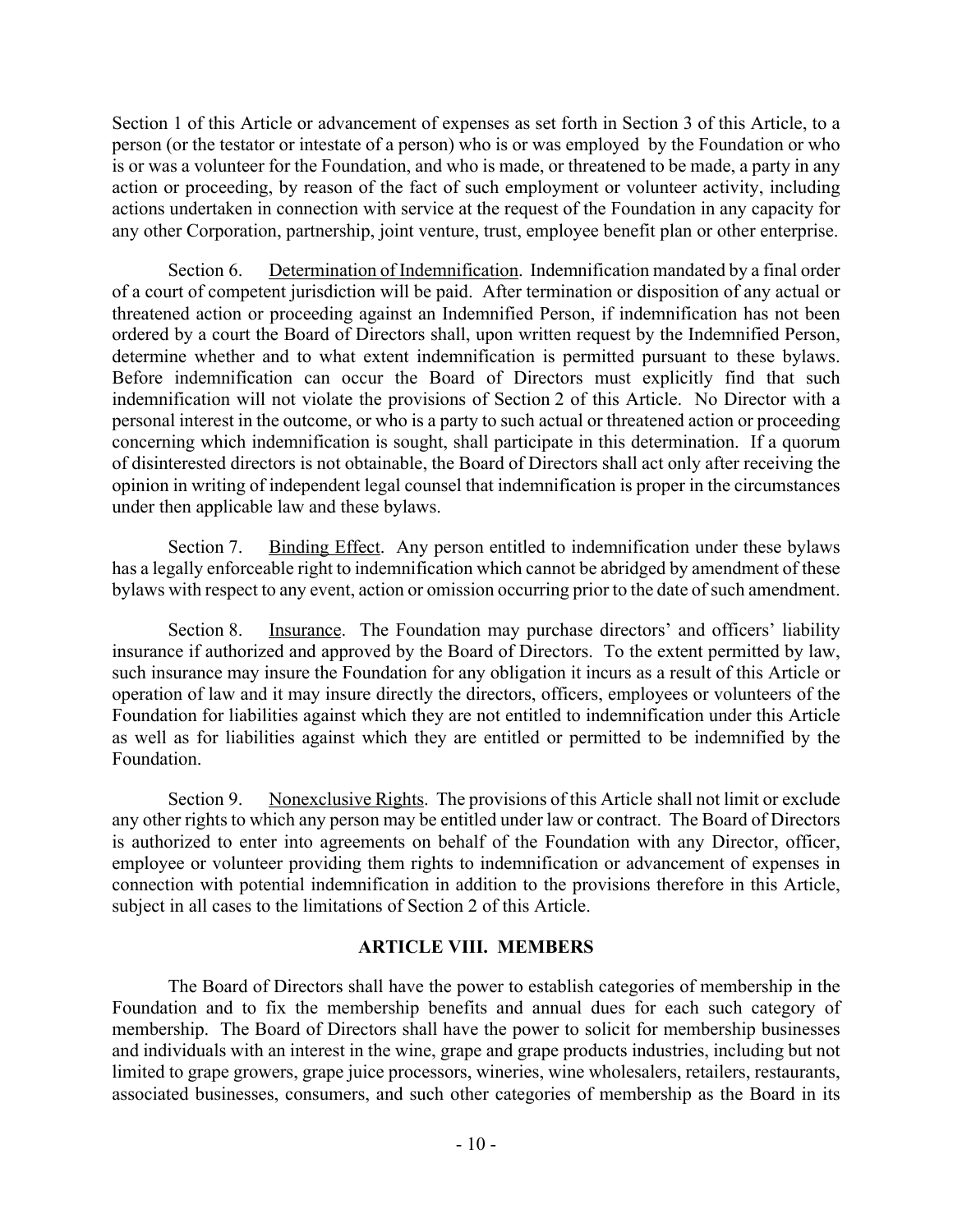discretion shall establish from time to time. In fixing dues, the Board of Directors may take into consideration levels of production, may establish minimum and maximum dues contributions for each category of membership, and shall endeavor to maintain an equitable dues structure.

*Notwithstanding the foregoing, "member" or "membership" shall not include any of the voting rights or privileges of members pursuant to the New York Not-for-Profit Corporation Law or other applicable law*.

# **ARTICLE IX. MISCELLANEOUS**

Section 1. New York State Annual Report.<sup>15</sup> The Foundation shall submit an annual report to the Governor and the Legislature ("NYS Annual Report") within 90 days after the end of the Foundation's fiscal year. The NYS Annual Report shall include the following:

(a) the Foundation's operations and accomplishments for the fiscal year;

(b) the Foundation's assets and liabilities, receipts and expenditures during such fiscal year as set forth according to generally accepted accounting practices;

(c) a list of the Foundation's consultants and outside contracts with the purposes and amounts thereof set forth;

(d) the amount of money designated for applied research and the types of research conducted; and

(e) the amount of money designated for promotion, the geographic distribution of promotion funds and the effectiveness of the promotion program.

Section 2. Books and Records. There shall be kept at the office of the Foundation: (1) correct and complete books and records of account; (2) minutes of the proceedings of the Board of Directors and any committees of the Board; (3) a current list of the directors and officers of the Foundation; (4) a copy of these bylaws; (5) a copy of the Foundation's application for recognition of exemption with the Internal Revenue Service; and (6) copies of the past three (3) years' information returns and Form 990-T's (if any) filed with the Internal Revenue Service.<sup>16</sup>

Section 3. Fiscal Year. The fiscal year of the Foundation shall begin on the first day of April and end on the last day of March in each year.

Section 4. Loans to Directors and Officers. No loans shall be made by the Foundation to its directors or officers or to any other corporation, firm, association or other entity in which one

<sup>&</sup>lt;sup>15</sup> Modified to include only information required by Section 4 of the Act. Annual report required by N-PCL addressed earlier in bylaws.

<sup>&</sup>lt;sup>16</sup> Updated language to include documents required to be maintained pursuant to the N-PCL as well as the Internal Revenue Code.